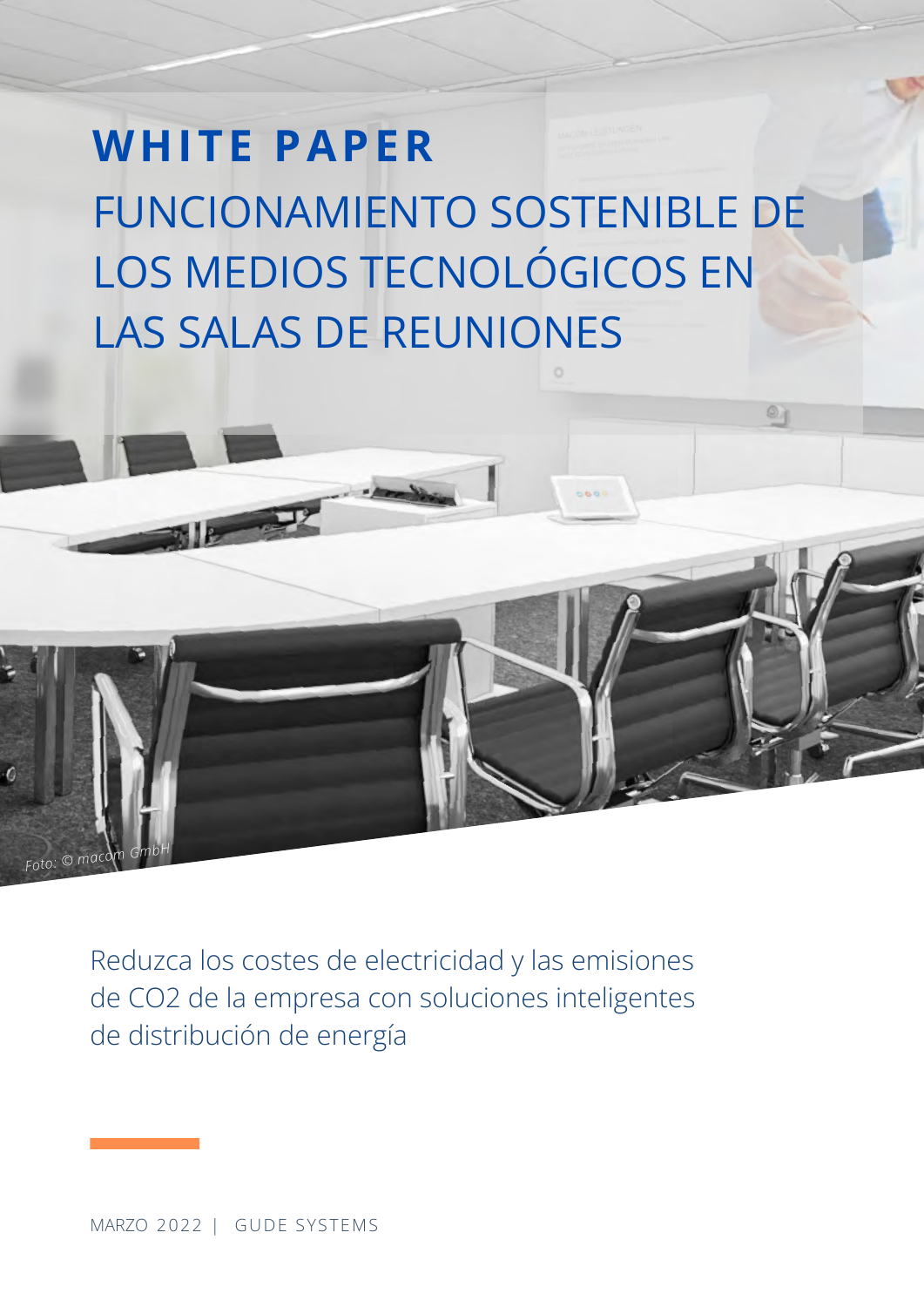

### **macom GmbH** predicts trend towards sustainability

Energy efficiency plays an important role in the operation of media technology installations. In addition to purely economic considerations, electricity savings also lead to a considerable reduction in CO2 emissions. And with advancing climate change, this aspect in particular will become increasingly important in the coming years.

Siegfried Hermann, Managing Director of macom GmbH, predicts a clear trend towards greater sustainability:

*"In the operation of audiovisual systems, companies will increasingly be faced with the question of how to realize concrete savings in power consumption in the coming years. This is a challenge that can only be met with intelligent technology coupled with the appropriate expertise."*

SIEGFRIED HERMANN Managing director macom GmbH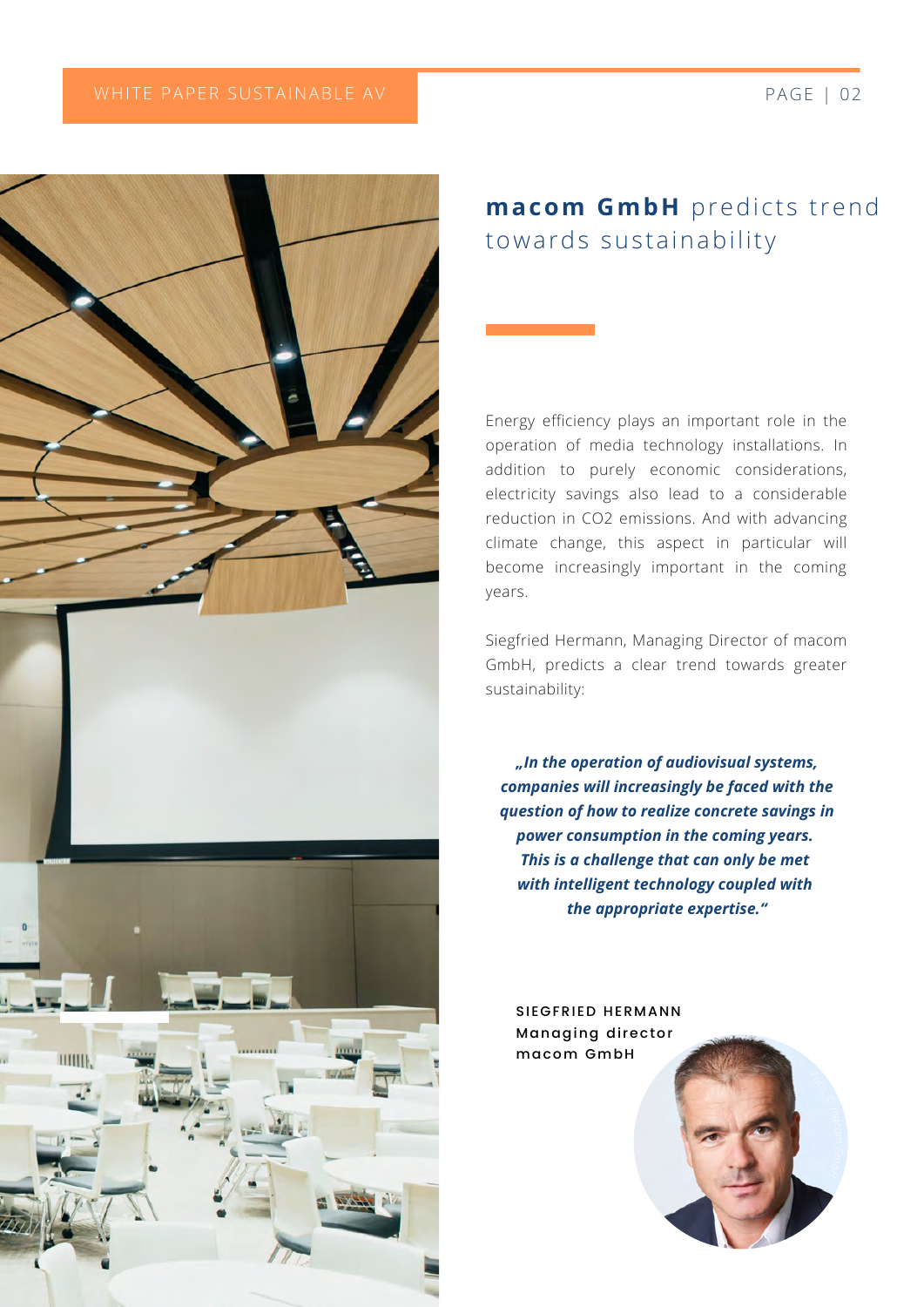#### PAGE | 03

#### **1 | Initial situation**

Together with the company macom GmbH, the following question was investigated as part of a project in 2020: "How can sustainable operation be taken into account in addition to technical and functional issues when equipping modern meeting rooms and how high are the associated cost savings?

Here, the goal was to equip meeting rooms of various sizes with audio/video and IT hardware. The room sizes ranged from small huddle rooms to large conference rooms. The task was to implement a suitable control technology that would enable the installed media technology to be switched off when not in use.

The background: With a large number of planned devices, power consumption in standby mode at night and on weekends adds up to a considerable cost factor for the installation. In addition, the shutdown routine ensures that the lifetime of the devices is increased by avoiding continuous 24/7 operation.

To solve this problem, switchable IP power strips from GUDE Systems were incorporated. They can be used to automatically shut down AV applications outside of business hours at night and on weekends. Thanks to the programmable shutdowns, the customer can fully exploit the savings potential: the payback period can be found under 3.

#### **2 | Meeting room equipment**

The meeting rooms in the actual project could be divided into three size categories: Small, medium and large meeting rooms conference rooms.

The installed equipment per room includes displays, loudspeakers, wireless presentation systems, microphone and camera systems as well as corresponding control elements.





*Small, medium and large meeting rooms Fotos: © macom GmbH*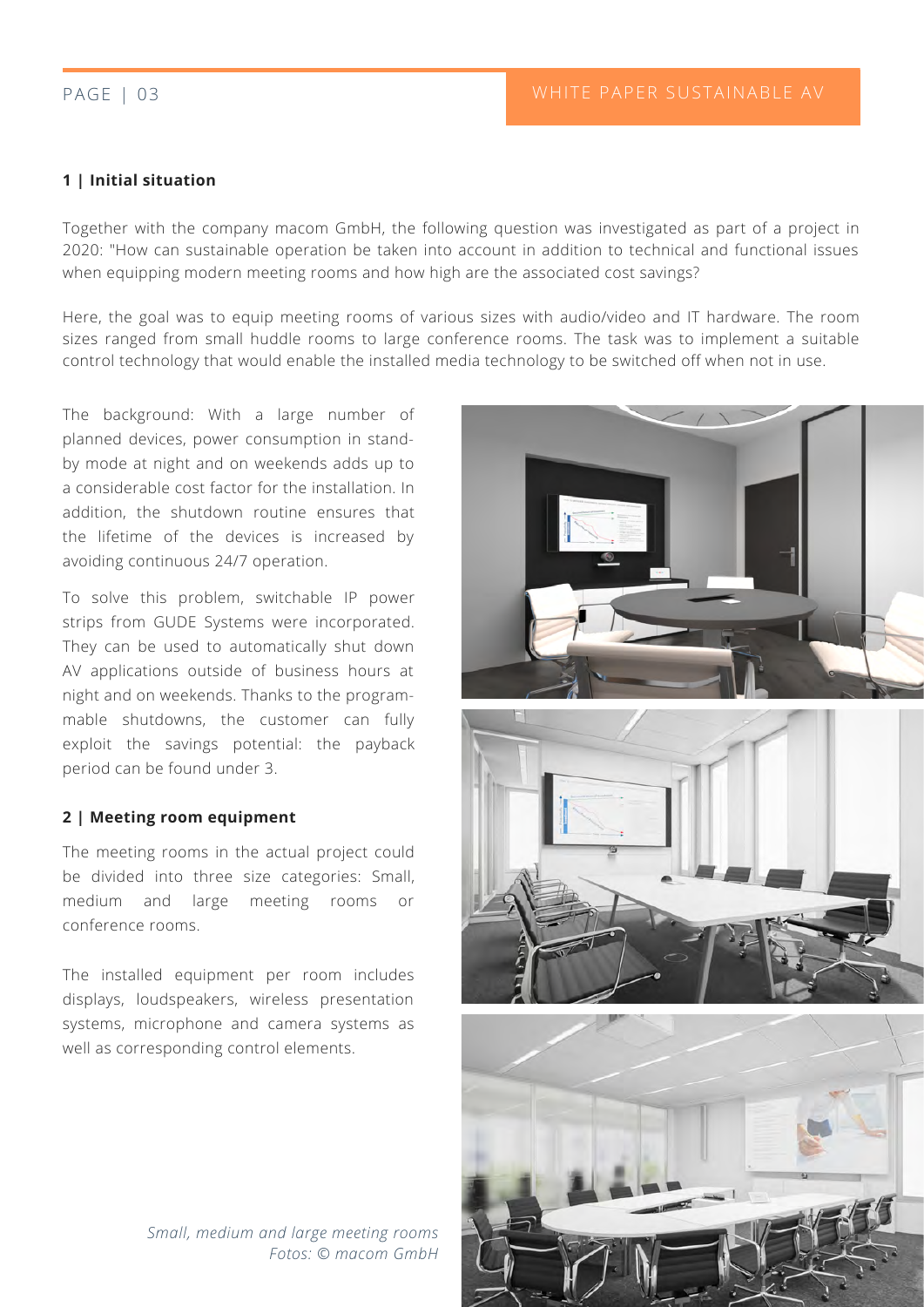The night shutdown performed by the power distribution unit removes power-hungry consumers such as power supplies, control and extender systems from the network. To make this possible, the power distribution unit (PDU) is connected upstream of the AV devices as a central network component. A simplified representation of this structure is shown in the following sketch:



For the small meeting room, 8 AV devices are planned, for the medium 13 devices and for the large conference room 20 devices. Due to the larger number of consumers, distribution strips with 8 socket locations are used for the medium and large meeting room, while a distribution strip with 4 sockets is sufficient for the small huddle room.

| Size of meeting room                    | Small      | Medium     | Large      |
|-----------------------------------------|------------|------------|------------|
| Number of AV devices                    |            | 13         | 20         |
| Number of AV devices to be switched off | R          |            | 8          |
| IP power strip                          | FPC 1202-1 | EPC 8031-3 | EPC 8031-3 |
| Number of sockets                       |            |            |            |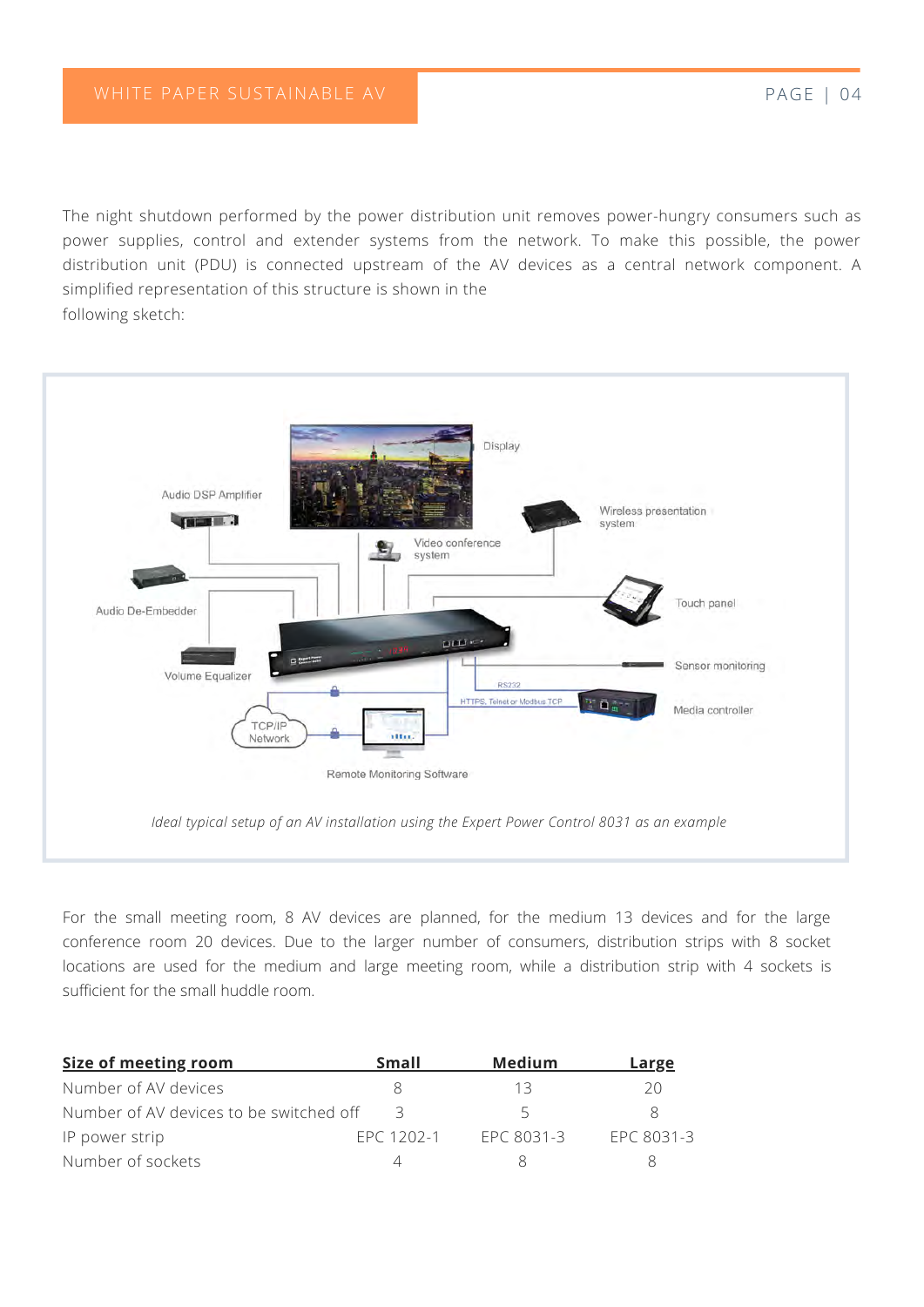The PDUs are installed in 19-inch racks alongside other IT and AV equipment in a few simple steps and connected to the end devices as well as the IT network. The racks themselves disappear behind wall panels and media furniture in the meeting rooms.

The programming of the power distribution strips for the intended night shutdown is carried out via the web server integrated in the devices, which provides a corresponding configuration interface. This is password-protected and can be accessed from any PC in the network.

#### **3 | Amortization after less than 2 years**

After evaluating the device-specific standby consumption, the following total savings are obtained for the various room sizes over a period of 1, 5 and 10 years, the total savings are as follows:

#### **Small meeting room**

| <b>Duration</b> | <u>Savings in </u><br>kWh | FUR        |
|-----------------|---------------------------|------------|
| 1 year          | 744.80                    | 148.96 f   |
| 5 years         | 3,724.00                  | 744.80€    |
| 10 years        | 7,448.00                  | 1,638.56 € |

#### **Medium meeting room**

| Duration | <u>Savings in  kWh</u> | FUR.              |
|----------|------------------------|-------------------|
| 1 year   | 1,134.35               | 226.87€           |
| 5 years  | 5,671.75               | $1,134.35 \in$    |
| 10 years | 11,134.35              | $2,495.57 \notin$ |

#### **Conference room**

| Duration | <u>Savings in </u> | kWh      | EUR.       |
|----------|--------------------|----------|------------|
| 1 year   | 1,202.95           |          | 240.59€    |
| 5 years  |                    | 6,014.75 | 1,202.95 € |
| 10 years | 12,029.50          |          | 2,646.49€  |

Electricity prices based on *de.statista.com*

## The trend towards more sustainability

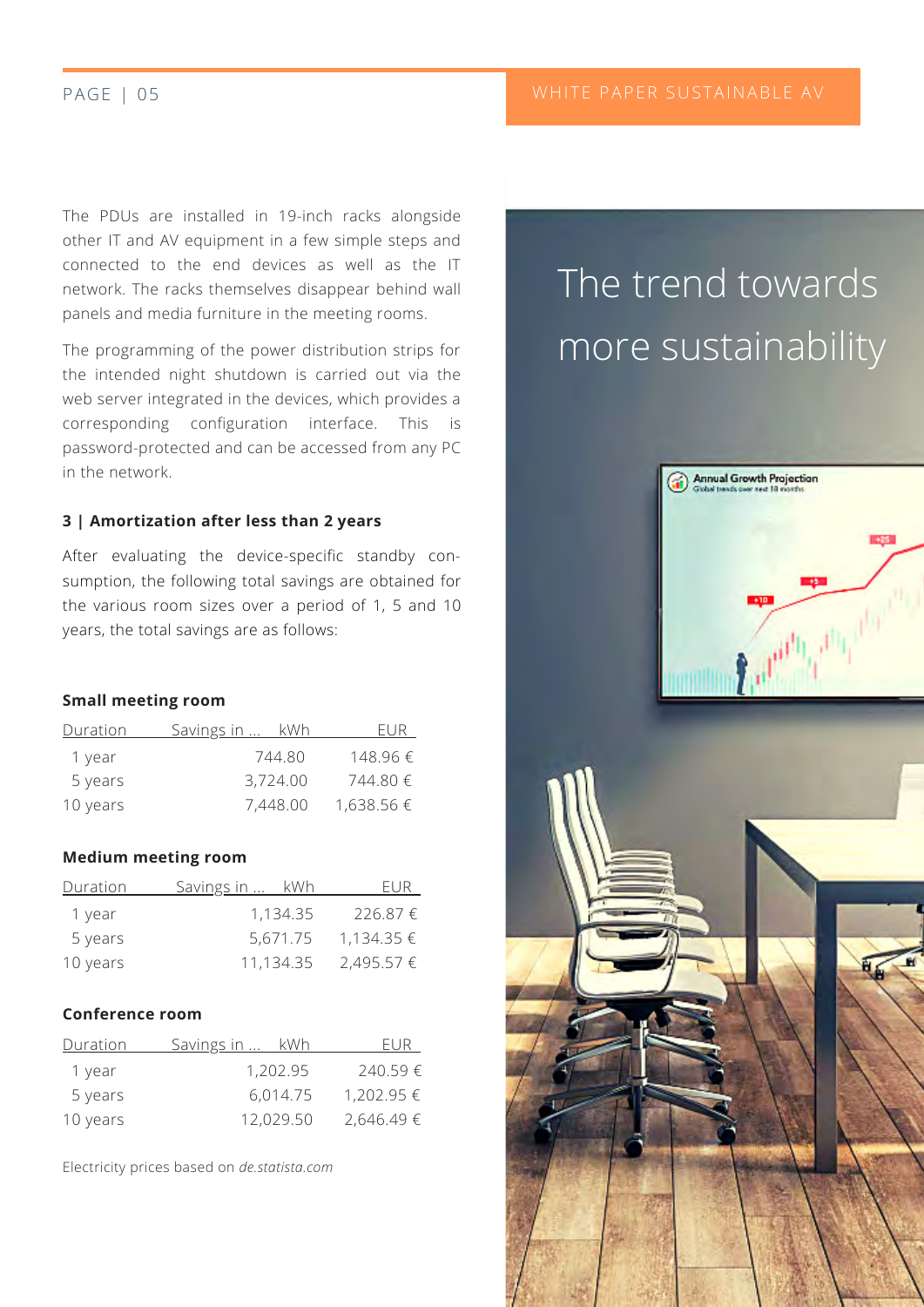With a purchase price of 282 EUR for *Expert Power Control 1202* and 499 EUR for *Expert Power Control 8031- 3*, the return on investment for the installed PDU was therefore as follows in each case:

|  |  | ■ Small meeting room | 1.9 years |
|--|--|----------------------|-----------|
|--|--|----------------------|-----------|

- Medium meeting room **2.1 years**
- Conference room **2 years**

Accordingly, after about 2 years, the acquisition costs for the night shut-off have already been amortized, regardless of the room size.

#### **4 | Up to 14.5 tons of CO2 saved**

From a sustainability perspective, further savings are achieved in the project: Based on the assumption that the kW-hour of electricity leads to emissions of 0.5 kg CO2 on average, the avoidance of electricity consumption through night-time shutdowns results in a significant reduction in CO2 emissions.

CO2 saved as a function of room size and duration:

| <u>Duration</u> | <b>Room size:</b> | Small      | Medium            | Large  | <u>Total savings</u> |
|-----------------|-------------------|------------|-------------------|--------|----------------------|
| 1 vear          |                   | 350 kg     | 533 kg            | 565 kg | 1.5 t                |
| 5 years         |                   | 1,750 kg   | 2,666 kg 2,827 kg |        | 7.2 t                |
| 10 years        |                   | $3,501$ kg | 5,332 kg 5,654 kg |        | 14.5 t               |

Co*nversion based on:: Energiemix in Deutschland 2019, Quelle: UBA, Climate Change13/2020, S. 9*

This means that by avoiding unused energy consumption in the three meeting rooms alone, CO2 emissions of around 15t can be saved after a period of 10 years.